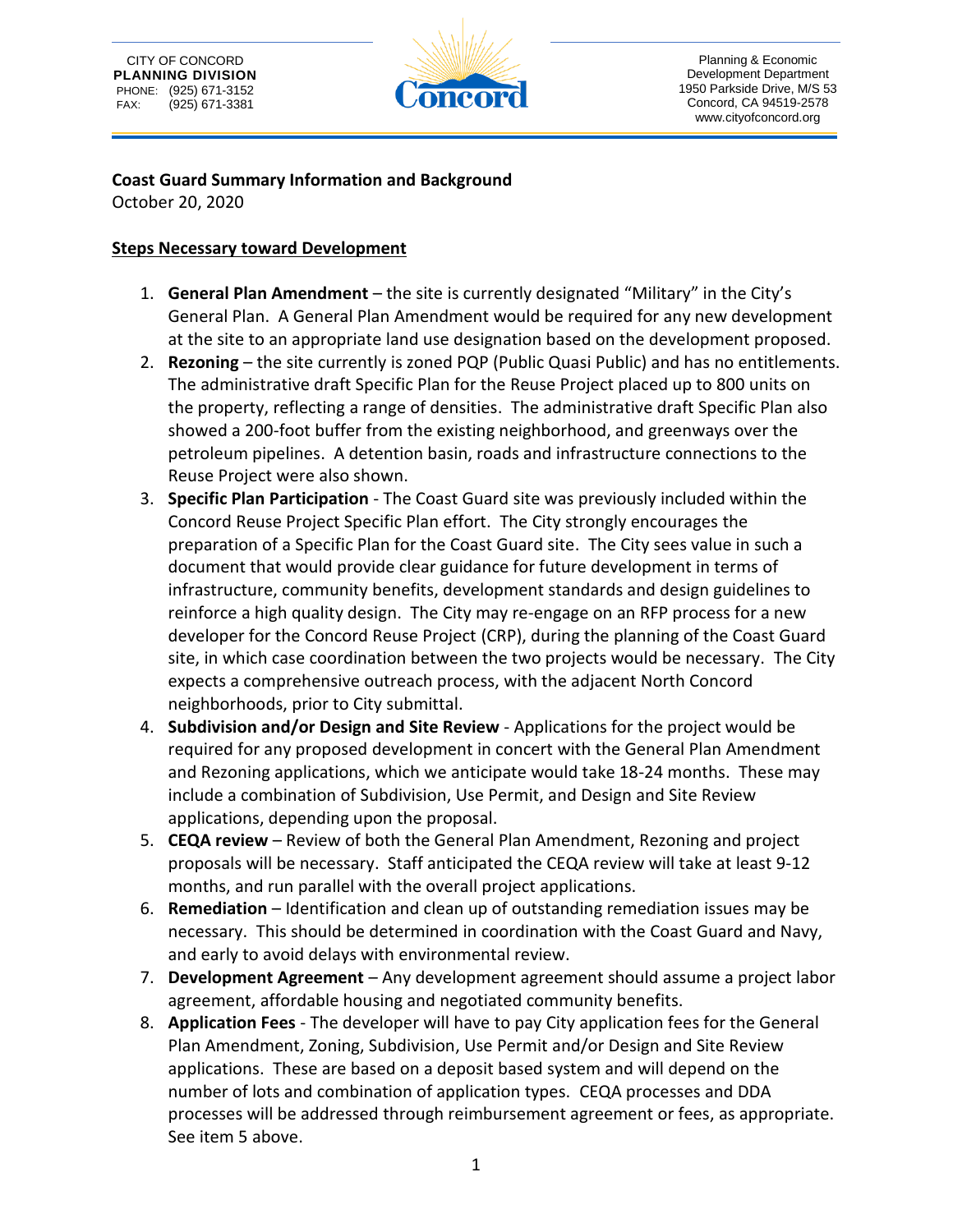

Planning & Economic Development Department 1950 Parkside Drive, M/S 53 Concord, CA 94519-2578 www.cityofconcord.org

9. **Coordination with Local and Regional Agencies** - BART owns the site to the north of the Coast Guard site. It will be necessary for the developer to coordinate with BART in terms of planned access points and connectivity between the two sites for roadways as well as trails/bike paths. Depending on timing, coordination with a newly selected Concord Reuse Project developer could also be necessary.

## **Additional information:**

- 1. *Will the City support the Coast Guard 58 acres to be considered separately from the overall Concord Reuse Project Specific Plan?* The City has determined that the Coast Guard site could be separated out and developed in advance of the Concord Reuse Project (CRP) Specific Plan process. To a degree, this depends on the timing of both projects. However, the City is interested in seeing the following components incorporated into the Coast Guard project planning:
	- Infrastructure connections consistent with the CRP.
	- Open space and trail connections consistent with the CRP to protect the existing high-pressure oil pipelines that travel through the site.
	- Connectivity to the North Concord BART Station site.
	- Open space buffer, adjacent to existing neighbors, providing trail access through the CG site and some privacy for the existing neighborhood. Width of this green space will depend to an extent upon the design of the project, but the City Council has indicated a desire for a green space of up to 200 feet in width on the adjacent BART site. Some discussion of transitional heights has been discussed as one potential solution to achieving a narrower buffer.

## *2. What was the prior plan for the site?*

The Administrative Draft CRP Specific Plan had anticipated 800 multi-family units on the property in land use designations with a range of densities (approximately 20-100 du/acre). The proposed units on the Coast Guard site were at a lower density than those proposed units immediately surrounding the North Concord BART Station. Density will be related to the overall buffer and a successful transitional design from the existing neighborhood.

## *3. Does City support renovation/rehabilitation of units within either of the villages?*

The City believes it would be most efficient to demolish the units on the site. Although the code allows for structures built to federal standards to be considered existing legal structures, the lack of maintenance over the years and length of vacancy, has resulted in units in disrepair and sporadic occurrences of squatting within the units and fire damage to some of the structures. The potential for the occurrence of lead paint and asbestos due to the age of the dwellings, may bring additional liability. Necessary repairs to any of the units would be required to be brought up to current building code potentially requiring complete replacement of electrical services and wiring, plumbing and sewer systems, insulation and lighting, and thus financially it may not prove prudent or cost effective to rehabilitate the units.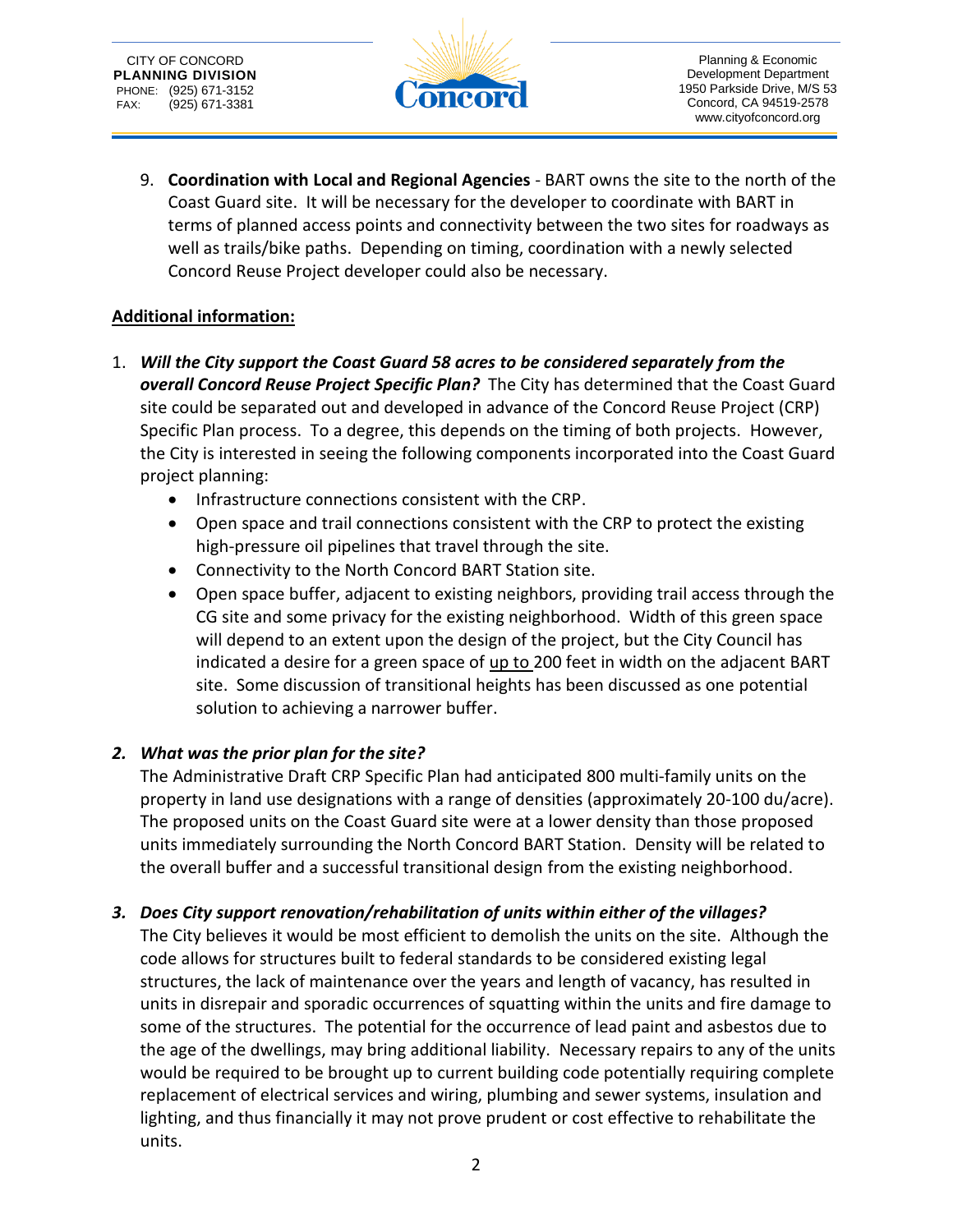



Planning & Economic Development Department 1950 Parkside Drive, M/S 53 Concord, CA 94519-2578 www.cityofconcord.org

In addition, it is the City's understanding that a couple of the units may currently rest within the pipeline buffer area. It is the City's understanding according to the appraisal that the utilities would need to be removed and/or reconfigured to develop the property to its highest and best use. See City Resources, page 4.

## *4. Affordable housing. How much will be necessary on the site?*

Past City Council HED Committee has directed staff to seek an increase from the City's inclusionary housing requirements (10%) if and when changing the General Plan designation. The City is interested in achieving 25 percent of total units at the site as affordable housing, consistent with the CRP Draft Specific Plan.

## **5. Who owns the pipelines travelling through the site?**

Three high-pressure oil pipelines are operated by Phillips 66 Pipeline, Kinder Morgan/SFPP, and Shell Pipeline. Each of the easements for these pipelines have a width of 16.5' and each runs in a largely parallel alignment from the southeastern end of the former CNWS (near Bailey Road), northwest in the Green Frame Linear Park along the western border, until reaching Willow Pass Road, at which point the pipelines head west across the Village Neighborhood in the airfield area and intersect the Coast Guard property between Victory Village and Quinault Village, continuing to Olivera Road, then heading northwest. A Memo has been prepared by ARUP, dated November 8, 2017, with additional details.

## **6. Is there any special off site work needed such as connection to BART or ballfield improvements tied to this development?**

Yes, see above and the utility memo, prepared by ARUP, an 8-inch meter for domestic and fire water for the Coast Guard site is located across East Olivera Road on the Little League parking lot and will likely need to be relocated. In addition, the villages have limited storm drainage capacity, which will need to be improved.

## **7. What is amount of City fees for application?**

General Plan Amendment, Zoning, Subdivision and Design and Site review applications, total approximately will range depending on project design and application types. These do not include environmental fees for a consultant to prepare an EIR for which the City would retain a consultant, funded by the developer, selected and managed by the City based on an additional 20% administrative fee. See lines 10.1.4, 11, 17, 19, 25.1.5, 25.1.6, 33.2, 41, 42, 43. [https://www.cityofconcord.org/DocumentCenter/View/85/City-of-Concord-Master-](https://www.cityofconcord.org/DocumentCenter/View/85/City-of-Concord-Master-Fees-and-Charges-PDF)[Fees-and-Charges-PDF](https://www.cityofconcord.org/DocumentCenter/View/85/City-of-Concord-Master-Fees-and-Charges-PDF)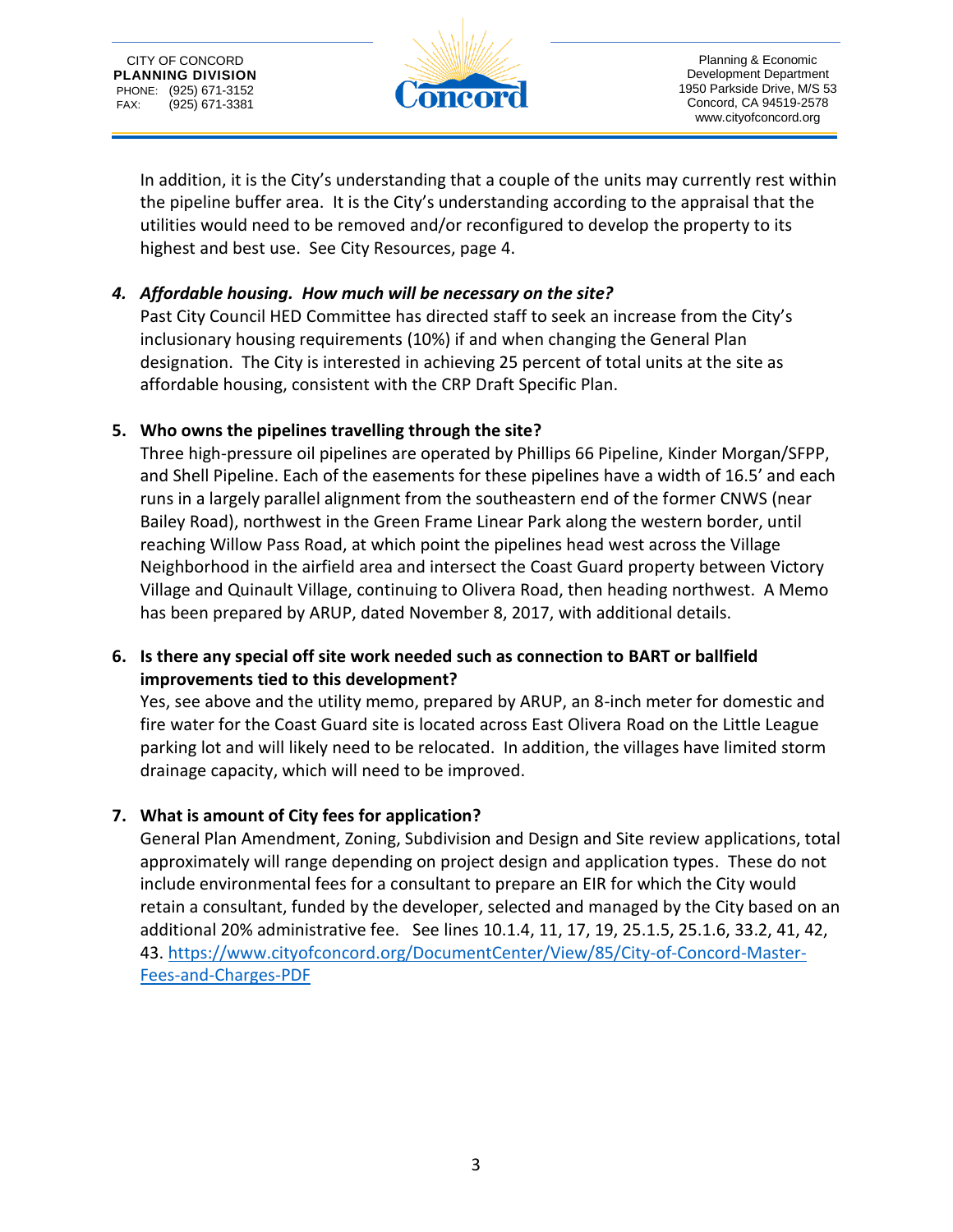

#### **City Resources**:

- Attachment A: Coast Guard Housing Utilities ARUP Memo, dated May 5, 2020.
- Attachment B: Location Map
- Attachment C: CNWS Oil Pipeline Easement Status and Development Constraints ARUP Memo, dated November 8, 2017.
- Attachment D: Area Plan Diagram (2012).
- Attachment E: Concord Reuse Project Area Plan Book One (2012) Link:<http://www.concordreuseproject.org/170/Key-Documents>
- Attachment F: CRP Specific Plan Admin. Draft Specific Plan Coast Guard excerpt, pgs. 62-63.
- Attachment G: CRP Specific Plan diagrams: Circulation and Mobility
- Attachment H: City's Offer Letter to GSA, dated December 18, 2019
- Attachment I: GSA's rejection letter to City, dated March 27, 2020.
- Attachment K: City's Development Code (Title 18)

<https://www.codepublishing.com/CA/Concord/#!/Concord18/Concord1825.html#18.25.010>

## **Other Resources Available**:

- 1. As-built information is available for Victory Village, on request.
- 2. Infrastructure plans for portions of the site, on request.